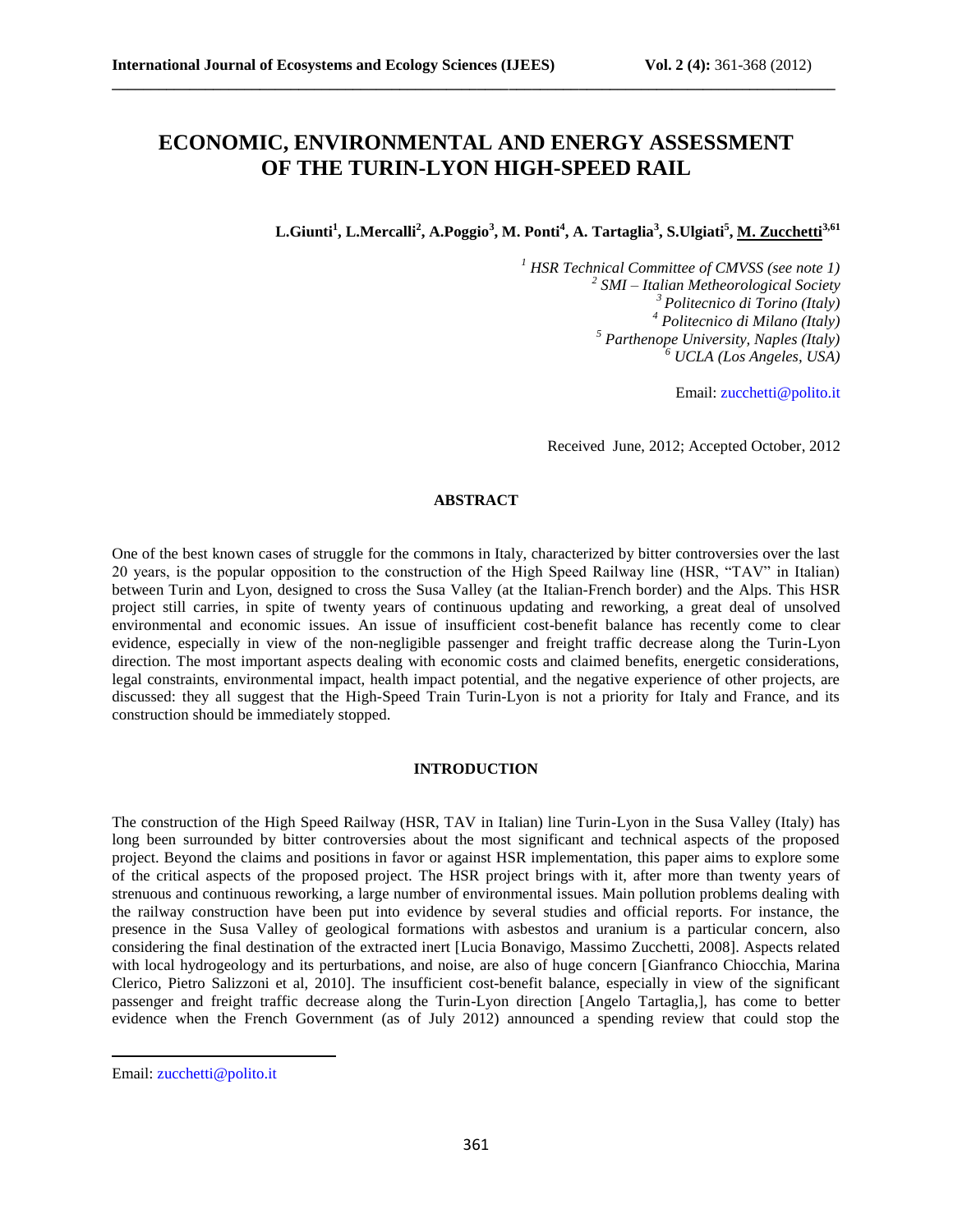construction of the HSR Turin-Lyon and other ones on the French side [report for instance]. Beyond the technical problems related to the HSR, the Susa Valley has become in the recent years the most famous episode of the struggle for the Commons in Italy. In this country, the concept of Commons as resources shared among communities and for which everyone has the right to be involved in decisions that expose them to risk or damage is still far from being widely accepted, even by some scholars that are strongly against this project. These scholars think that local resistance can be easily manipulated in order to demonstrate an "egoistic" attitude of the opponents, of the "NIMBY" type (Not In My BackYard). The No-HSR movement ("Movimento NOTAV" in Italian)<sup>2</sup> has put this question into evidence to the eyes of the Italian public opinion: beyond the question "HSR yes/no", the opposition movement puts forward its struggle as a legal/social/political strategy for reclaiming the Commons (land use change, water availability and quality, hydro-geologic stability, biodiversity affected by the infrastructure, quiet) and protecting them from privatization, claiming for a different concept of democracy and public participation [Donald Gray, Laura Colucci-Gray and Elena Camino,2009]. Last but not least, the concept itself of this type of investment is under deep review, since the huge amount of public money invested or planned in support of such development does not appear to be justified by sufficient economic benefits related with the investment. In other words, not only a sequestration and degradation of the Commons is going to take place, but also there is no advantage at all in economic terms, except probably for the companies involved and, more likely, the banking system. Getting back to the technical questions, we believe that the usual appeal to the Precautionary Principle, in the case of HSR project, is not even necessary. Economic data, energetic considerations, legal questions, environmental impact, the health impact potential, the negative experience of other projects, and especially the common sense, suggest that the High-Speed Train Turin-Lyon is not an actual priority for Italy, and its construction should be immediately stopped.

# **MATERIALS AND METHODS**

**The Susa Valley. A brief description of its nature and history.**The Susa Valley is located in Northwest Italy at the border with France, from which it is separated by the Alps, 3600 meters high. It is the widest valley in the Western Alps; in fact, it is a natural corridor stretching from East to West. The two sides of the valley benefit from different sun exposure and this makes them quite different from one another. The left side is dry, while the right side is humid, shady and cold. The natural environment, and particularly the flora, are deeply affected by this peculiarity, resulting in a valley with extremely variegated and interesting sites and habitats. In particular, the Susa Valley is defined as a Site of Community Importance (SCI) according to the so-called European Commission ["Habitats](http://en.wikipedia.org/wiki/Habitats_Directive)  [Directive"](http://en.wikipedia.org/wiki/Habitats_Directive) (92/43/EEC), within the Natura 2000 Network. The Dora Riparia River runs through the valley, and there are abundant springs and superficial aquifers. In the high part of the valley there are pastures, while at lower heights (1300–1800 meters) there are steep crevasses. The Susa Valley is among the most developed alpine valleys from economic and infrastructural points of view. It is crossed by two main roads through the passes Monginevro and Moncenisio. Moreover, a motorway and an international railway reach France through the Fréjus tunnel. The Valley hosts three hydroelectric dams and is crossed by two electric lines. Many tourist and sport resorts make the valley a tourist attraction (is also was the base of the 2006 Winter Olympics). There are many industries, including mining, and many military roads built in previous centuries that are currently international tourist attractions for walkers and cyclists.

The valley has about 90,000 inhabitants, and it is divided into 39 Municipalities. There is a well-established tourist industry, as it is evident by the presence of "second homes", hotels and motorway traffic. Notwithstanding the heavy human presence, the Susa Valley features wide semi-natural and wild areas, which host many examples of alpine fauna (deer, chamois, roe deer, wild boar, eagles, hawk, partridges and wolves) and a very rich diversity of flower

 $\overline{a}$ 

<sup>&</sup>lt;sup>1</sup> The first HSR proposal dates back to the end of the eighties, and soon after the opposition in the Susa Valley started. In 2011, the new site for the HSR surveys was chosen in the Chiomonte village (Val Susa). After that, many manifestations took place, while the actual work for the HSR construction has not begun yet. The Association of villages of the Susa Valley (Comunità Montana della Val Susa e Val Sangone: CMVSS, [www.cmvss.it\)](http://www.cmvss.it/) has during the years – set up a team of scientists and experts, many of them from Italian universities. This team has performed technical analyses and produced reports and papers, which have been briefly summarized here: the costbenefit analysis, the environmental impact assessment and many other studies have been used by the CMVSS for its action of legal opposition to the HSR construction.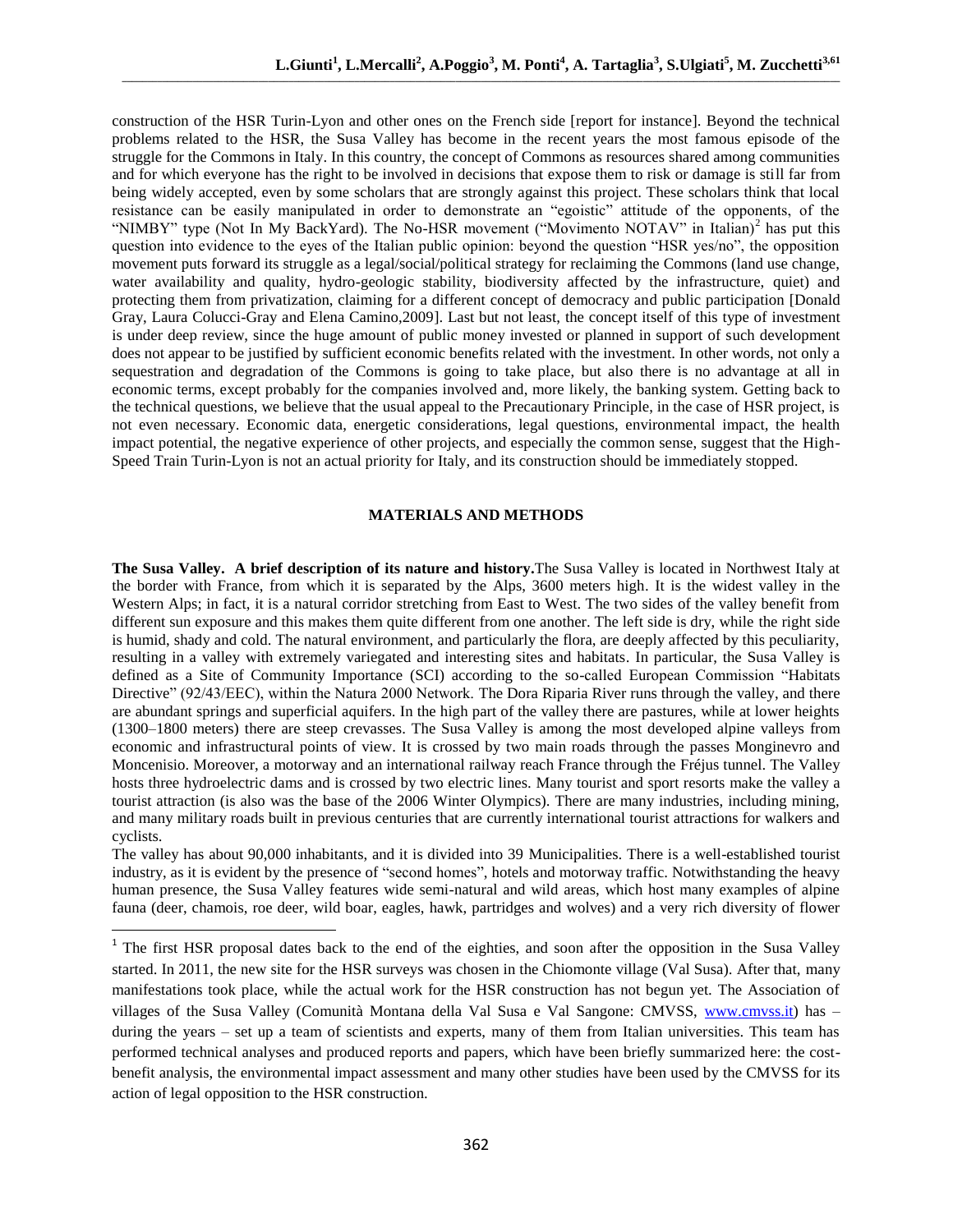species: there are four natural parks, two natural reserves and many areas of European interest. Livestock rearing, which was very intense until the end of World War II and subsequently declined, is now in a new phase of growth, albeit slow, and consists of about 7000 cattle, 10000 sheep and 500 goats.

**\_\_\_\_\_\_\_\_\_\_\_\_\_\_\_\_\_\_\_\_\_\_\_\_\_\_\_\_\_\_\_\_\_\_\_\_\_\_\_\_\_\_\_\_\_\_\_\_\_\_\_\_\_\_\_\_\_\_\_\_\_\_\_\_\_\_\_\_\_\_\_\_\_\_\_\_\_\_\_\_\_\_\_\_\_\_\_\_\_\_\_\_\_**

The Susa Valley has a very ancient history, and many signs of its past wealth are still visible: archeological sites, Roman villas, churches and abbeys, castles and fortresses, which attract thousands of tourists every year. At the time of the Romans, the alpine crossovers of the valley acquired strategic and military importance: it is believed that Hannibal trespassed in 218 BC and Julius Caesar crossed over in 61 and 58 BC, marching towards Gallia (ancient name of France). After the fall of the Roman Empire, different populations took over each other: Goths, Byzantines and Longobards, until in 774 AC, the French Emperor Charles I the Great conquered Italy passing through the Susa Valley. Around the end of the twelfth century, many abbeys were built, still well preserved and open to visitors today. In 1854, the Turin-Susa Railway was constructed, followed in 1871 by the Fréjus tunnel. After the World War II, the valley remained part of Italy, but the Valle Stretta and the Moncenisio were handed over to France. In conclusion, the geographical location of the Susa Valley makes it a site of considerable wealth of natural resources, which have supported economic and cultural development over many centuries. However, the history of the valley also suggests that this has always been an area of conquests, conflicts and political appetites.

**The High Speed Rail Turin-Lyon. The problems.** Let us examine why the HSR project [Angelo Tartaglia; Paolo Beria, Raffaele Grimaldi, 2011] has been proposed and why it is still at a preliminary stage after more than 20 years from its beginning.

Concerning freight, the central problem is that rail freight transport in Italy occurs at an average speed of 19 km per hour [Angelo Tartaglia], since trains are often diverted and parked in transit stations, to provide priority to passenger trains. This is the main bottleneck requiring improvement. It's a nonsense for commodities to arrive from France at a speed of 150 kilometers per hour and have to stop and spend most of their time in a transit station when they arrive in Italy.

Concerning passengers, it makes sense to talk of High Speed when the journeys are longer than 250-300 km. In Italy, if we look closely at the rail transport statistics [Angelo Tartaglia; Marco Ponti,2005], we can see that 80% of the demand for passenger transport is for short journeys, less than 100 Km. It's true that Italian trains are overloaded with passengers on certain routes but only very few people go from one end of the country to the other, taking real advantage of the high speed (they tend to use the air services instead).

A study commissioned by the Mountain Community of the Susa Valley carried out by a Transport Engineering Company shows that the line would be justified only by a 40 million tons of freight traffic per year, translating into a total of 350 trains per day, one train every 4 minutes at the speed of 150 km/h**,** alternating with passenger trains at 300 km/h.

The costs that are officially foreseen are for the entire line, not just the basic tunnel. Official estimates are around 22 billion euro, but previous experience shows that forecasts are much lower than real costs. The Italian Milano-Salerno high speed train line, already implemented, cost three times more than the forecast [Marco Ponti,2005]; the benefits for long-distance passengers in terms of time saved cannot be disregarded, but it is balanced by much higher tariffs, and, more than that, in terms of global investment. An ex-post cost-benefit assessment published by Beria and Grimaldi [Paolo Beria, Raffaele Grimaldi, 2011] in 2011 shows that even the high ticket prices on the Milan-Salerno HSR line do not pay back the long-term investment and daily operation costs. The implementation of the Turin-Lyon would probably be even worse, since the expected number of passengers is very low: the line should thus be essentially used for the transport of commodities, a modality that has been declining in the last 10 years [Angelo Tartaglia] and that seems to have limited growth perspectives, due to the future competition by the new Gotthard tunnel at the Italy-Switzerland border, expected to attract the large majority of traffic in the North-South direction. Moreover the existing line, recently renewed and improved, can carry up to 20 million tons [Angelo Tartaglia], a capacity that is much far from being saturated in the short-medium time. Proponents of the Turin-Lyon HSR foresee 14 passenger trains a day, while the line capacity is already 250 trains at present. Moreover, commodity traffic on rail is declining Europewide with very few exceptions, due to the fact that mature economies do no longer exchange heavy raw materials (bricks, wood or coal) as two centuries ago. Today's goods (highly manufactured and technological items, such as fashion, electronics, fine chemicals) are much lighter per unit of economic value, and it is very difficult to carry them by rail, due to a variety of structural, management and distribution reasons. Their amount, however, would not justify a huge HSR investment.

The environmental impact for any new construction project is pretty high: if the project were really very useful, then perhaps the benefits could offset the environmental impact from the construction work. But in this case, given the large uncertainty about the usefulness of the project (very small, if any, shift of road traffic to the rail modality) and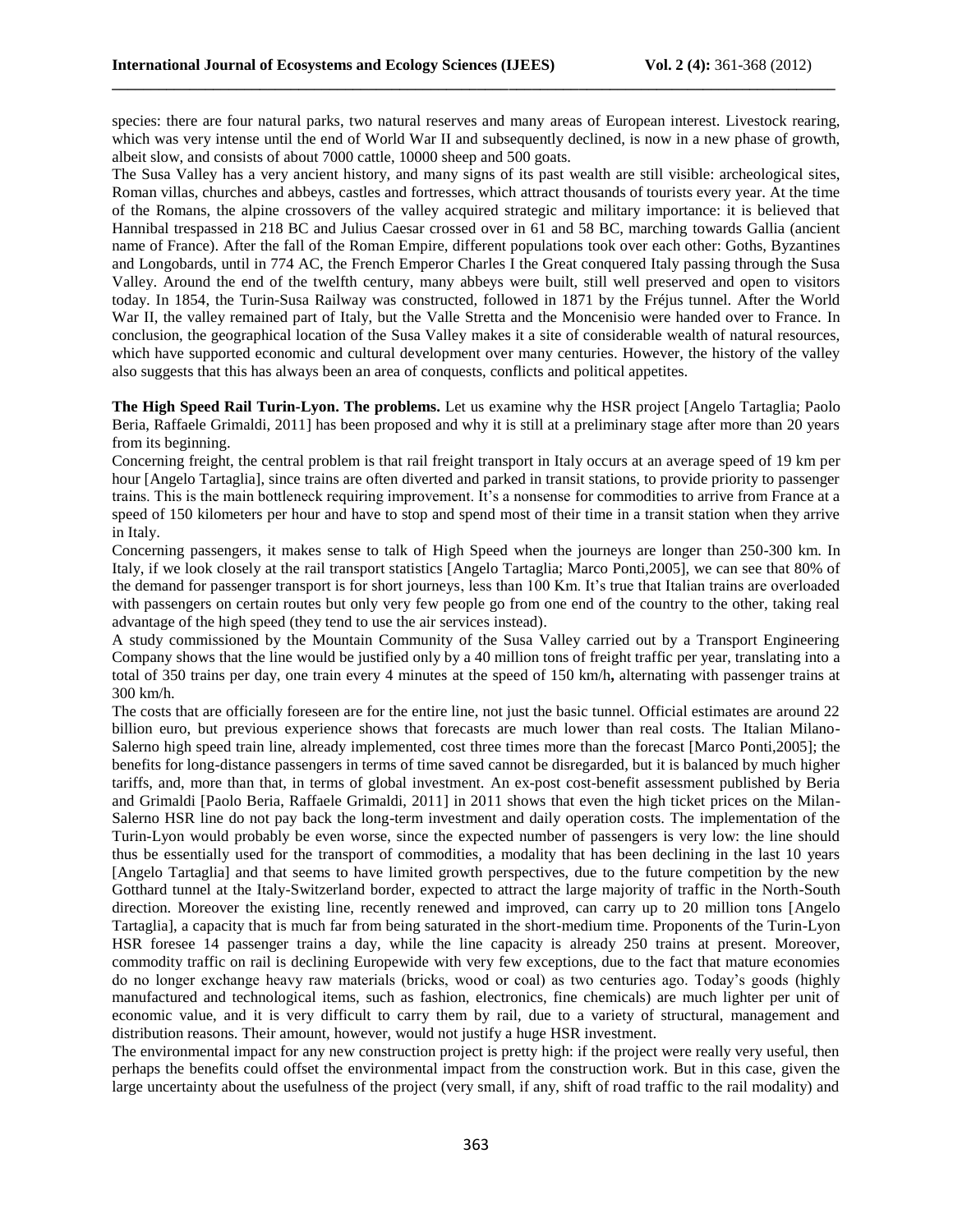given the high investment cost, the question if the environmental impact is justified by the benefits cannot be avoided.

Concerning construction and operating costs, at the beginning it was estimated that the whole Italian High-Speed network (and not just the Turin-Lyon HSR project) would pay back for 60% of its costs. Then this came down to 40% and finally it was established that the 40% would not include the costs for the "nodes" near the cities, (really expensive). According to simulations in [Marco Ponti,2005], the final estimate would be around 20%. Concerning the Turin-Lyon HSR, even that 20% probably will not be achieved (no financial analysis is available yet), and the State is supposed to pay 100% of the costs. The Turin-Lyon is therefore a monument to dissipation: it will cost 2 or 3 times the planned (and always postponed) bridge over the Strait of Messina (and would be equally useless).

Actually, to develop innovation, we need to focus on technology rather than on cement.

As far as employment is concerned, nowadays, the massive projects have a modest multiplier effect: manual workers are not employed as they were in the 1800's. And it is also well known that Italy has a great tourist value in the future, which prevents from implementation of further landscape degrading infrastructures. Thus, there are more fruitful ways of investing public (and private) money.

#### **RESULTS**

**The energy cost-benefit analysis.** One of the main ecological justifications of the HSR projects would be the energy savings and the expected decrease of pollutant emissions, associated to the shift of a fraction of freight and passenger traffic from road (fuel driven trucks and private cars) to electricity driven railway.

The claimed virtuosity of the train is not always confirmed in real cases, and heavily depends on the energy investment for infrastructure, including the energy embodied in the materials and the necessary management and maintenance over the entire infrastructure life cycle. The ridership is also of paramount importance: in the presence of a small or decreasing traffic, the investment per unit of passenger and commodity transported would never be competitive with other transport modalities (or with a decreased transport demand driven by more local consumption, when such option exists). In the case of a big infrastructure project, such as the Lyon-Turin line between France and Italy, energy and environmental costs require a special attention and a careful analysis of the energy and material flows involved over the entire project life cycle.

Rail transport, however less versatile than road transport, may cause less local impacts and lower energy consumption. But this is only true if society uses and/or improves an existing network to the optimum possible extent and capacity. Instead, if a new line is constructed, with over 70 kilometers of tunnels, 10-20 years of construction work, thousands of trucks trips for transportation of materials to and from the site, million tons of excavated material to be disposed of, thousands of tons of iron and concrete requirement, heavy interference with underground and surface water, to mention only a few aspects, in addition to the energy necessary to keep the system operating, the consumption of raw materials and energy and related emissions could be so high as to completely nullify the potential advantage of the transport modality shift. A detailed assessment of these aspects is provided for instance in [Federici, S. Ulgiati, R. Basosi,2008; . Federici, M., S. Ulgiati, R. Basosi, 2009] and [Chester, M.V., and A. Horvath, 2009]. Concerning passenger transport, we can compare the total energy spent to carry a passenger for one kilometer, expressed in units of megajoules (MJ/p-km) through different transportation patterns. A bus has the lowest energy consumption (and related GHG environmental impact), with only 0.33 MJ/pkm. A car with one person on board is no doubt the worst solution, with 1.87 MJ/p-km. A conventional intercity train shows a much better energy performance (between 0.62 and 0.77 MJ/p-km, depending on load factor), while the HSR is characterized by a much higher energy demand and indirect GHG emissions (between 1.02 and 1.44 MJ/p-km). For freight, the best solution is represented by truck transport (1.25 MJ/p-km), while conventional train modality shows a consumption between 1.79-2.5 MJ/p-km. The HSR shows consumption ranging from twice to three times (2.17 to 3.09 MJ/p-km ). Of course, results are affected by ridership and load factors. Calculations from [Federici, S. Ulgiati, R. Basosi,2008; . Federici, M., S. Ulgiati, R. Basosi, 2009] are based on present load factors from official statistics. A decreasing traffic would only have the effect of increasing the unit transportation costs and emissions. Claims of HSR proposers foresee increasing traffic in the next 30-50 years, which is not supported by present trend data and may rather be ascribed to fairy tales books. By the way, the present offer by the Italian railway companies (FS and NTV) is about improving comfort for a limited category of users (business and executive class coaches), with about 40% decreased number of seats. Decreasing ridership inversely affects energy and environmental costs.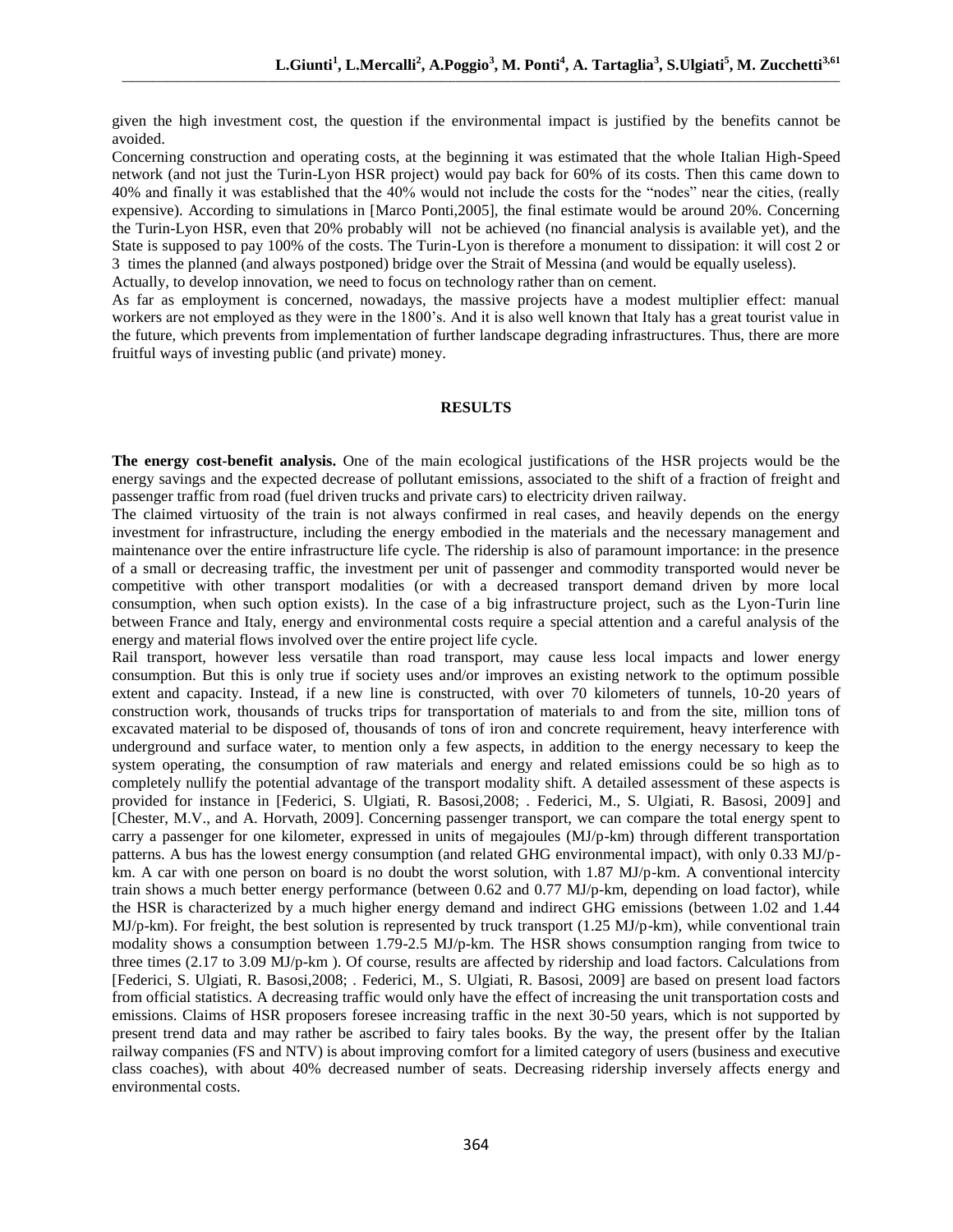**Environmental impact analysis.** The HSR construction carries a number of environmental problems, that have been highlighted by several studies [Lucia Bonavigo, Massimo Zucchetti 2008; Angelo Tartaglia; M. Federici, S. Ulgiati, R. Basosi; Claudio Cancelli, Giuseppe Sergi, Massimo Zucchetti, ed. 2006; Federica Appiotti, Fausto Marincioni,2009; Massimo Zucchetti, 2012].

**\_\_\_\_\_\_\_\_\_\_\_\_\_\_\_\_\_\_\_\_\_\_\_\_\_\_\_\_\_\_\_\_\_\_\_\_\_\_\_\_\_\_\_\_\_\_\_\_\_\_\_\_\_\_\_\_\_\_\_\_\_\_\_\_\_\_\_\_\_\_\_\_\_\_\_\_\_\_\_\_\_\_\_\_\_\_\_\_\_\_\_\_\_**

We limit here to point out the presence, in the Susa Valley, of geological formations with asbestos and uranium: a case of particular concern, also considering the final destination of the extracted inert. The tunnel excavations will be more than 100 km in total, and will pass through zones with high presence of asbestos and uranium, interacting with the hydrogeological environment.

*Radioactive excavation materials.* Concerning Uranium, it is foreseen that a fraction of the resulting material from excavations will be disposed of in two open-pit mines in the Valsusa, Meana and Caprie [Massimo Zucchetti, 2012]. This would imply the dispersion into the environment of about  $3.3\,10^9$  Bq of radioactivity, with likely water and soil contamination. Due to the action of meteorological agents, resuspension, and wind, such a dispersion of radioactive pollutants would expose the local population to collective doses of several thousands of Sv/person [Massimo Zucchetti, 2012].

Concerning excavation of tunnels in uranium-bearing rocks, even with quite low concentration, the main source of radiation exposure is radon  $(^{222}Rn)$ , a radioactive gas, and radon decay products. Radon is colorless, odorless, and chemically inert; it is formed by the radioactive decay of uranium in rock, soil, and water, and has a half-life of about four days. When radon undergoes radioactive decay, it emits ionizing radiation in the form of alpha particles. It also produces metallic short-lived decay products, like:  $^{218}P_0$ ,  $^{214}P_0$ ,  $^{214}P_0$ ,  $^{210}P_0$ ,  $^{210}P_0$ . Their chemical reactivity and electric properties make them stick to dust and other tiny particles in air. These dust particles can easily be inhaled into the lung and fixed to pulmonary mucosae. The deposited atoms decay and eventually damage cells in the lung. A considerable amount of evidence has established that prolonged exposure to the  $\alpha$ - emitting decay products of radon increases the risk of lung cancer [Lucia Bonavigo, Massimo Zucchetti Lucia Bonavigo, Massimo Zucchetti,2008] . Accurate measurements of concentration are mandatory by law in workplaces, and, in some cases, adequate countermeasures too. Compliance with dose constraints must be demonstrated by gas measurements and may be verified or predicted with dose assessments. The dose received by an individual working for the excavation of the HSR Tunnel is estimated, using the code RESRAD-BUILD [Lucia Bonavigo, Massimo Zucchetti, 2008].

Natural radionuclide concentrations in the Susa Valley can reach quite high concentrations in some selected locations, due to the presence of several uranium-rich geological formations and even some former sample uranium mines dating from the fifties. For instance, the Regional Agency for the Environment of Piedmont, Italy (ARPA) measure concentrations up to 100 Bq/g in samples of rock collected in Venaus (Susa Valley) [ARPA Piemonte, 1997]. We however refer to more moderate values, far from the above peak values. In particular, the world average concentration of U in rocks is estimated to be 0025 Bq/g, while worldwide mean values for other natural radioactive species are: 0.028 Bq/g ( $^{232}$ Th) and 0.37 Bq/g ( $^{40}$ K). We, therefore, assume a concentration equal to 0.0265 Bq/g, that is around 3800 times lower than the peak values above. This value is in agreement with measurements conducted by ARPA during the excavation of a service tunnel, carried out by the Italian Energy Authority AEM, not far from the village of Exilles in the Susa Valley [ARPA Piemonte Report, 1998].

According to these values, the absorbed dose for workers due to the permanence inside the tunnel exceeds the lowest threshold (1 mSv/h) imposed by the Italian law [Italian Law, 1995] in the absence of adequate ventilation: in particular, the dose equivalent value of about 197 mSv/yr without any ventilation can be reduced to 1 mSv/h with an air exchange rate of 0.87 (1/h), i.e, all the air content of the tunnel must be completely changed almost every hour. It is an amazing result, considering that we assumed a quite moderate concentration of uranium just slightly superior to the world average: in presence of real uranium-rich formations that can be found in many places in Valsusa [M. Zucchetti, 2005]; these values would scale up to unsustainable levels.

Asbestos excavation materials. Concerning asbestos, HSR proposers claim that about 170,000 m<sup>3</sup> of asbestosbearing rock with "relevant concentrations" [Italian Government,2012] can be found 500 m from the base tunnel. This assumption can be proved to be a huge underestimate of the real case, by at least a factor 10. First of all, let's note that "very low levels" are defined in [Italian Government, 2012] as "the ones under a 5% concentration of asbestos in rocks encountered during excavation", while the legal limit is about 0.1% according to the Italian Law; the latter banned asbestos from any use since 1992 [Italian Law, 1992], since even a few fibers can cause serious health damages: if such more appropriate threshold concentration is assumed for asbestos then the estimated amount of asbestos-bearing rocks in excavation material would be much higher than 170,000 m<sup>3</sup>. Moreover, in 1995-1998 the Turin University [R. Sacchi, 2004] performed evaluations in the Susa Valley showing the presence of chrysotile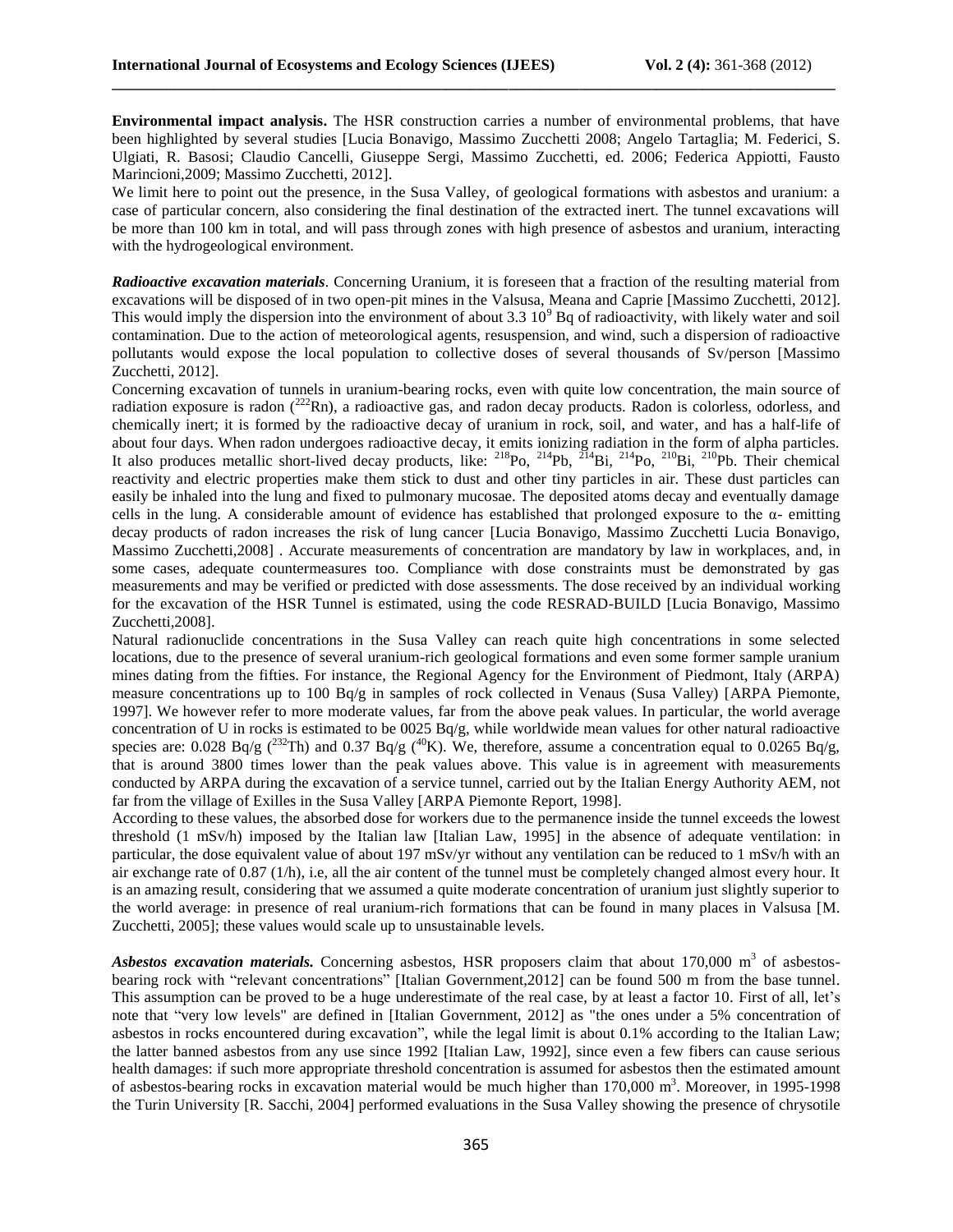and tremolite, both asbestos minerals. It is important to point out that the study was commissioned by Alpetunnel, the first company responsible for the design of the Tunnel. The most recent surveys carried out by the HSR proponents [Italian Government, 2012] and claiming the absence of asbestos are instead questionable. The sampling activities were carried out in points where no asbestos presence was expected: the tectonics structure of the Western Alps in the Susa Valley zone is very complex, having been involved in various geological events; as a consequence, sampling results would have been very different in the surrounding areas. Surveys of the University of Siena found asbestos fibers "with high tendency to defibrillation" [R. Sacchi, 2004] in 20 out of 39 rock samples tested in the Susa Valley. Further studies [Mario Cavargna, 2006] concerning the presence of chrysotile veins identified nonnegligible asbestos concentrations in many serpentinite rocks in Val Susa. Tremolite veins are common in small masses of serpentinite schists in the Piedmont area, especially in the upper Val Susa. Rocks are potentially asbestosrich also in other lithological contexts, the serpentinized peridotites of the "Mount Musinè" in Susa Valley [. Compagnoni e C. Groppo, 2006] and in the ultrabasic complex in Lanzo between Almese and Caselette in lower Susa Valley. The same rocks form the mountains above Chiusa San Michele, Sant'Ambrogio and Avigliana, municipalities included in the route of the international and domestic tracks of the HSR.

*Hydrological risk.*An assessment of hydrological risks connected with the HSR construction may be summarized as follows. In 2006, about 30 superficial water springs have been identified by the HSR proponents [23] along the old version of track of the national segment rail line, in many villages in the Susa Valley. Same situation appears in the Municipalities impacted by the international segment, where the number of water sources and creeks is quite high, with the complication that several of them are used as drinkable water supply. Therefore, two kinds of problems emerge:

• The excavation activities can drain or divert the springs leaving population without water

• The sources can be polluted, becoming undrinkable and unusable.

In the presence of very deep tunnel design, sampling surveys are not so easy because of the depth of some sites and because of the difficulty to reach the surface sampling sites located in the upper mountain. Just to mention an example related to the Susa Valley, during the activities for the construction of the "Pont Ventoux" hydroelectric power plant, a large number of high pressure water jets have been found, together with an underground lake of hundreds of thousand cubic meters. Moreover, the artificial lake of the Mont Cenis, a 333 million cubic meters water reservoir at 2000 meters of altitude, supplying power plants in France and in Italy, is located in the area. Interception of very high-pressure jets cannot be excluded a priori during excavations.

*Carbon emissions.* Train transportation modalities are claimed a priori to be carbon free or, at least, less carbon intensive. It is certainly true that a train does not directly release any  $CO<sub>2</sub>$  during its operation. However, the construction of the infrastructure (excavations, tracks, viaducts, concrete for tunnel walls reinforcement, electric lines) and vehicles, maintenance operations, and electric power all require huge amounts of energy that mainly are direct fossil fuels and fossil powered electricity. Considering the non linear increase of energy consumption of a running vehicle up to more than 3-4 times when speed increases from 100 to 300 km/yr [Burgess, E., 2011], due to the kinetic energy loss while braking and aerodynamic resistance; considering also the need for strong, complex and much more sophisticated infrastructures compared with regular IC trains, and finally considering the much lower occupancy per trip,  $CO_2$  emissions per p-km and t-km come out to be more than 30% higher for HSR than for IC train [M. Federici, S. Ulgiati, R. Basosi,2008] and likely to be even higher than highway track transport in times of dramatic decline of traffic along the Turin-Lyon corridor. Infrastructure-related energy costs and emissions account for about 40-45% of total life cycle [M. Federici, S. Ulgiati, R. Basosi ,2008; Grossrieder, C., 2011], depending on the electric and energy mix of a country.

Calculations from the Italian Government's cost-benefit assessment [Italian Government,2012] point out – for the entire, not yet existing, East-West EU Corridor  $5$  - an annual decrease of  $CO<sub>2</sub>$  emissions equal to 3 million ton/yr avoided by the year 2055 with a net release until 2038; in that year the foreseen (although not supported by any present real traffic data) increase of traffic and related savings on road transport should offset the emissions associated to the infrastructure and operation of HSR. Surprising it may appear, these calculations do not include the emissions related to infrastructure construction, which means that about 40% of total life cycle emissions are not accounted for, thus making the break-even point much beyond the claimed year 2038.

Last, but not least, the Frejus highway in the Susa valley is presently used by approximately 3000 big transport trucks per day. The estimates supporting the HSR realization assume that there will be such a traffic increase that – as a result - more than 2300 more truck trips per day would occur, with a clear environmental pollution and traffic impact: therefore, in front of a future benefit difficult to evaluate and very uncertain, the final result would be, if the traffic forecasts were realistic, more trucks than now on the Valley roads.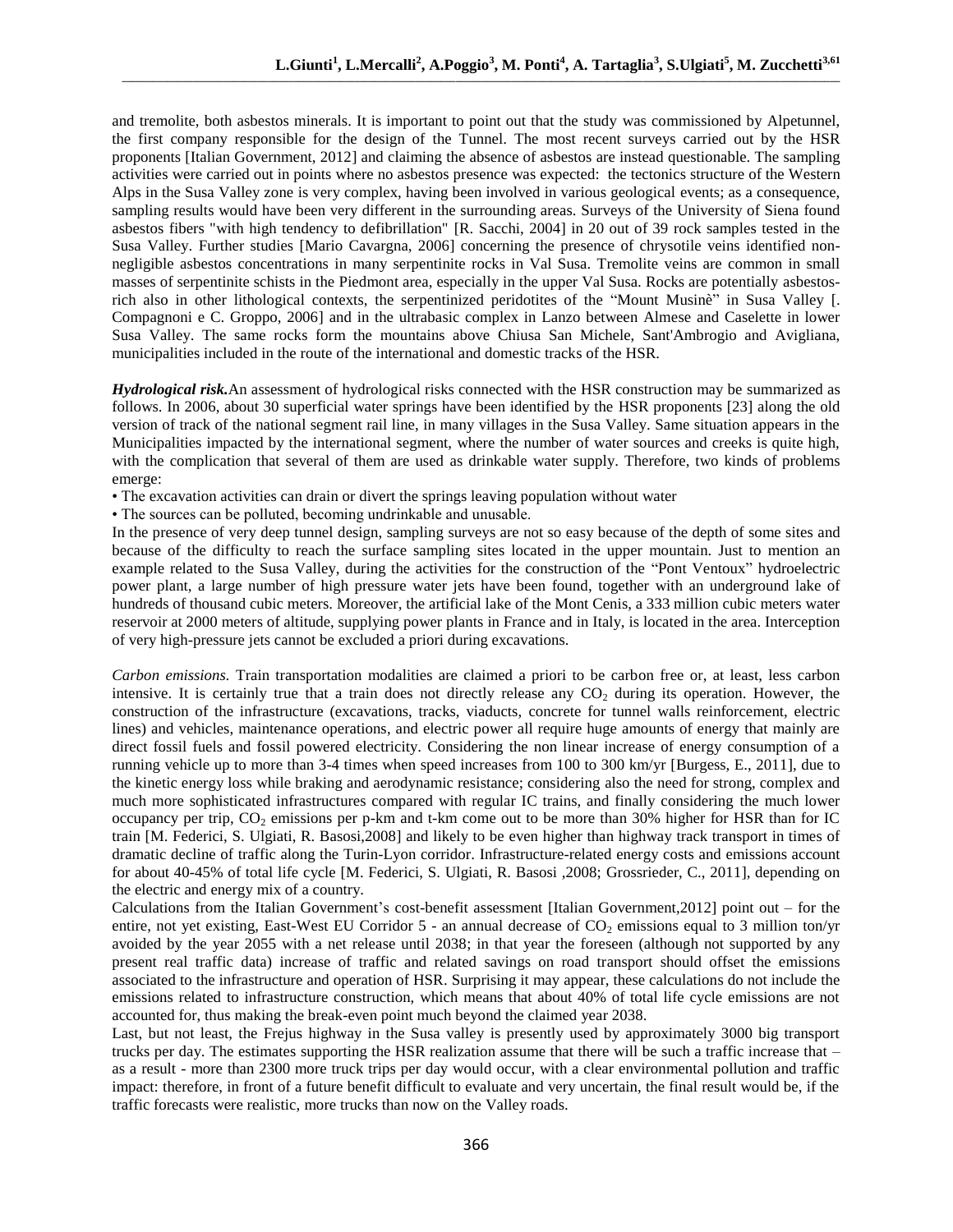Actually, all the results show that the traffic previsions used to support the HSR construction are unrealistic. It seems therefore very hard to support the claim that the construction of the HSR Turin-Lyon would be consistent with the requirements of the Kyoto Protocol, the EU Climate and Energy strategy (so-called 20-20-20 Directive) [Directive 2009/28/EC], and future similar low-carbon agreements.

**\_\_\_\_\_\_\_\_\_\_\_\_\_\_\_\_\_\_\_\_\_\_\_\_\_\_\_\_\_\_\_\_\_\_\_\_\_\_\_\_\_\_\_\_\_\_\_\_\_\_\_\_\_\_\_\_\_\_\_\_\_\_\_\_\_\_\_\_\_\_\_\_\_\_\_\_\_\_\_\_\_\_\_\_\_\_\_\_\_\_\_\_\_**

# **CONCLUSION**

Recently, a down-sized project was presented by the Italian Government [F. Pasquali, 2012], costing one third of the original one, and limited to the base tunnel, i.e. without any improvement of the existing line outside it ("Low-Cost Solution"). In practice, this makes the overall time savings very modest, eliminating any possible relevance for the passenger traffic. No analysis has been presented yet, but for sure this downsizing is the consequence of the local opposition, the lack of public funds, and the widespread skepticism of the academic world. For sure, all the relevant impacts will also be proportionally reduced, although this "success" does not make the expenditure any more justified.

Can the opposition against HSR be defined as "against Progress" [Claudio Cancelli, Giuseppe Sergi, Massimo Zucchetti, ed. 2006]? Results suggest the opposite to be true. Progress and wellbeing must not be confused with infinite growth. The territory of Italy is small and over-populated. Natural resources (water, agricultural land, forests, minerals) are limited. Pollution and waste are increasing. Fossil energy supplies are coming to an end. Progress means understanding that physical limits exist to our mania to construct and transform the face of the planet. Progress means optimizing, increasing the efficiency and durability of already existing infrastructures and built environment, cutting out what is superfluous and investing in intellectual and cultural growth more than material one, using minds more than muscles. The HSR represents the exact opposite of this idea: wasting resources for no benefit.

#### **REFERENCES**

Lucia Bonavigo, Massimo Zucchetti,2008,*Dose Calculation Due To Underground Exposure: The Tav Tunnel In Valle Di Susa*, 17,9B FRESENİUS ENVİRONMENTAL BULLETİN 1476, 1480;

Gianfranco Chiocchia, Marina Clerico, Pietro Salizzoni et al., Impact assessment of a railway noise in an alpine valley, 10th Congress Francais de Acoustique, Lyon (2010), available at:

[http://areeweb.polito.it/eventi/TAVSalute/Articoli/000256.pdf;](http://areeweb.polito.it/eventi/TAVSalute/Articoli/000256.pdf)

Angelo Tartaglia, *Quali dovrebbero essere i vantaggi del nuovo collegamento tra Torino e Lione?*, [http://areeweb.polito.it/eventi/TAVSalute/Articoli/Tartaglia.pdf;](http://areeweb.polito.it/eventi/TAVSalute/Articoli/Tartaglia.pdf)

Report for instance ,See news report: [http://stophs2.org/news/5925-french-actions-affect-italy;](http://stophs2.org/news/5925-french-actions-affect-italy)

Donald Gray, Laura Colucci-Gray and Elena Camino: Science, society and sustainability, Routledge (USA-UK), 2009, see particularly cap. 3 Active Citizenship, a Case Study. The Controversy of High-Speed Rail in the Susa Valley;

Paolo Beria, Raffaele Grimaldi, 2011. An Early Evaluation of Italian High Speed Projects. Tema, 4(3): 15-28. [http://www.tema.unina.it.](http://www.tema.unina.it/) ISSN 1970-9870;

Marco Ponti, 2005, *Competition and Regulation in the Public Choice Perspective*, *in* 16TH INTERNATIONAL SYMPOSIUM ON THEORY AND PRACTICE IN TRANSPORT ECONOMICS, 247, 259;

M. Federici, S. Ulgiati, R. Basosi, 2008, *A thermodynamic, environmental and material flow analysis of the Italian highway and railway transport systems*, 33,5 ENERGY 760, 775;

Federici, M., S. Ulgiati, R. Basosi, 2009. [Air versus terrestrial transport modalities: An energy and environmental](http://www.sciencedirect.com/science?_ob=ArticleURL&_udi=B6V2S-4WSWYDS-2&_user=10&_coverDate=10%2F31%2F2009&_alid=1456669337&_rdoc=51&_fmt=high&_orig=search&_origin=search&_zone=rslt_list_item&_cdi=5710&_sort=d&_st=13&_docanchor=&view=c&_ct=660&_acct=C000050221&_version=1&_urlVersion=0&_userid=10&md5=db42896c08a5f4297994b613d2bc37eb&searchtype=a)  [comparison.](http://www.sciencedirect.com/science?_ob=ArticleURL&_udi=B6V2S-4WSWYDS-2&_user=10&_coverDate=10%2F31%2F2009&_alid=1456669337&_rdoc=51&_fmt=high&_orig=search&_origin=search&_zone=rslt_list_item&_cdi=5710&_sort=d&_st=13&_docanchor=&view=c&_ct=660&_acct=C000050221&_version=1&_urlVersion=0&_userid=10&md5=db42896c08a5f4297994b613d2bc37eb&searchtype=a) *Energy*, *34(10): 1493-1503;*

Chester, M.V., and A. Horvath, 2009b. Life-cycle assessment of high-speed rail: the case of California. Environ. Res. Lett. 5(1): 1-8;

Claudio Cancelli, Giuseppe Sergi, Massimo Zucchetti, ed.,2006, TRAVOLTİ DALL'ALTA VORACİTÀ;

[12] Federica Appiotti, Fausto Marincioni, 2009, *The Lyon-Turin High-Speed Rail: The Public Debate and Perception of Environmental Risk in Susa Valley, Italy*, 43 ENVIRONMENTAL MANAGEMENT 863, 875;

Massimo Zucchetti, 2012. *Railway Related Soil Pollution: The Turin-Lyon High-Speed Rail Case*, Paper S12.01-P - 34, p.127. Conference EuroSoil 2012, Bari (Italy), see:

[http://www.eurosoil2012.eu/download/300/Final%20Programme;](http://www.eurosoil2012.eu/download/300/Final%20Programme)